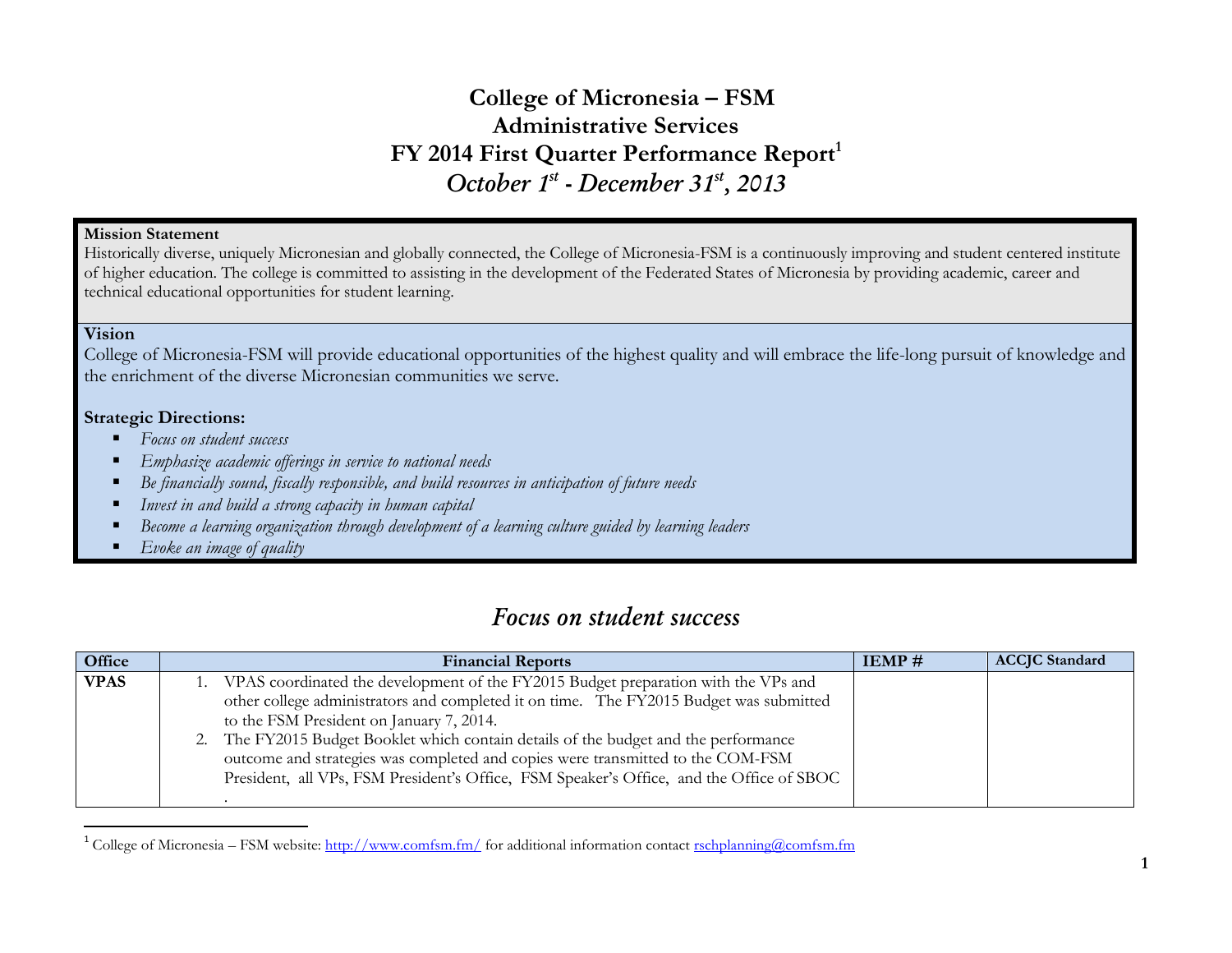| Office                    | <b>Financial Reports</b>                                                                                                                                                                                                                                                                                                                                                                                                                                                                                                                                                                                                                                                                                                                                                                                                                                                                                                                                                                                                                                                                                                                                                                                                                                                                                                     | IEMP# | <b>ACCJC</b> Standard |
|---------------------------|------------------------------------------------------------------------------------------------------------------------------------------------------------------------------------------------------------------------------------------------------------------------------------------------------------------------------------------------------------------------------------------------------------------------------------------------------------------------------------------------------------------------------------------------------------------------------------------------------------------------------------------------------------------------------------------------------------------------------------------------------------------------------------------------------------------------------------------------------------------------------------------------------------------------------------------------------------------------------------------------------------------------------------------------------------------------------------------------------------------------------------------------------------------------------------------------------------------------------------------------------------------------------------------------------------------------------|-------|-----------------------|
|                           | The new Budget Manual was used to guide the development of the FY2015 Budget.<br>3.<br>4. Review and further assessment of the budget manual effectiveness has been planned for the<br>Finance Committee and relevant administrators to see where improvement can be made.<br>VPAS made three payments for BECA Consultant Ltd. on the contract to develop a space<br>5.<br>utilization and energy study for the college. Two more payments are still pending.<br>VPAS requested funding for the initial phase of the Track and Field and baseball field to be<br>6.<br>constructed across the street from the National Campus. \$100,000 dollars was approved by<br>the BOR to clear the trees and level the ground. Additional funding request of \$121,000<br>from the Japanese Government was turned in to the Japanese Embassy by both COM-FSM<br>and the Organizing Committee of the Micro Games 2014.                                                                                                                                                                                                                                                                                                                                                                                                                 |       |                       |
| <b>Business</b><br>Office | Statement of Revenue and Expenditures for the Year Ended September 30, 2013<br>1.<br>The results of operations for unrestricted and restricted funds for the year ended September 30, 2013 indicate a<br>break even operation with slight positive fund balance (FB) change of \$62k.<br>The breakdown of FB change per campus are as follows:<br>Unrestricted:<br>National campus<br>81k<br>Pohnpei campus<br>56k)<br>Chuuk campus<br>56k<br>47k<br>Kosrae campus<br>1k<br>Yap campus<br>FMI<br>13k<br>142k<br>Restricted<br>80k)<br>62k<br>Net fund balance change<br>Refer to Attachment 1 for details.<br>The beginning fund balance for fiscal year 2013 will be reduced by the expenditures funded by fund balance<br>amounting to \$786k, and by the non-cash item from depreciation estimated at \$900k, or a total of \$1.686 Million.<br>Based on the above tentative statement of revenue and expenditures for the year ended September 30, 2013,<br>expenditures from fund balance and estimated depreciation for the year 2013, the fund balance will drop by \$1.624<br>Million:<br>\$9.186 M<br>Unrestricted net assets (fund balance), beginning -<br>FY 2013 operations:<br>Results of operations<br>-\$<br>62k<br>786k)<br>Use of fund balance<br>-(<br>900k)<br>(1.624M)<br><b>Estimated depreciation</b> |       |                       |
| <b>Business</b>           | Unrestricted net assets (fund balance), end<br>\$7.562 M<br>Comparison of actual number of students and credits with the projection for fiscal year 2013<br>2.                                                                                                                                                                                                                                                                                                                                                                                                                                                                                                                                                                                                                                                                                                                                                                                                                                                                                                                                                                                                                                                                                                                                                               |       |                       |
| Office                    | Number of Students:<br><b>Difference</b><br><b>Actual</b><br><b>Projection</b><br>2,595<br>National<br>2,428<br>167                                                                                                                                                                                                                                                                                                                                                                                                                                                                                                                                                                                                                                                                                                                                                                                                                                                                                                                                                                                                                                                                                                                                                                                                          |       |                       |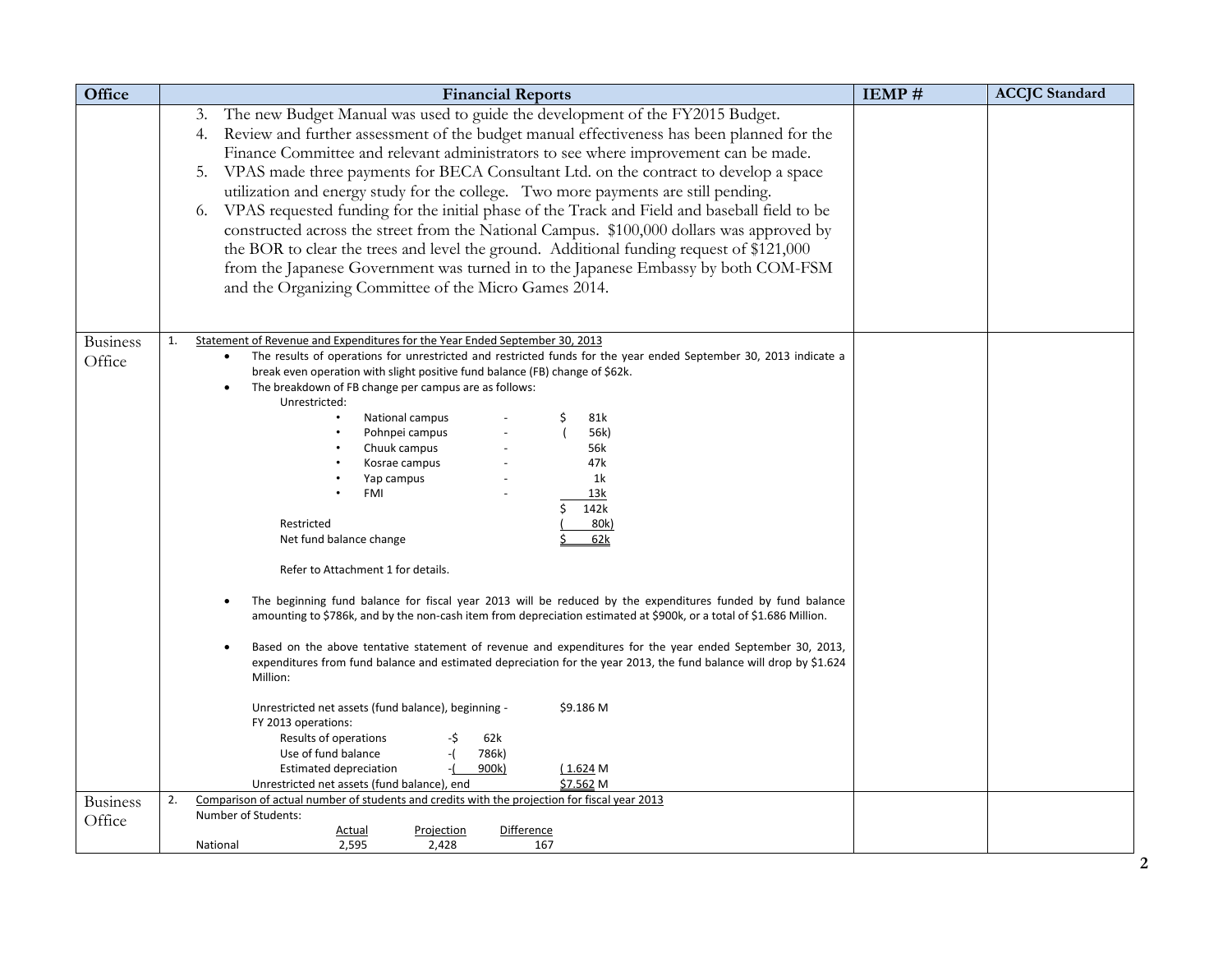| <b>Office</b>   |                                                                                                                    |                                                                                       |                  | <b>Financial Reports</b> |                                                                                                                                    | IEMP# | <b>ACCJC</b> Standard |
|-----------------|--------------------------------------------------------------------------------------------------------------------|---------------------------------------------------------------------------------------|------------------|--------------------------|------------------------------------------------------------------------------------------------------------------------------------|-------|-----------------------|
|                 | Pohnpei                                                                                                            | 1,564                                                                                 | 1,555            | 9                        |                                                                                                                                    |       |                       |
|                 | Chuuk                                                                                                              | 985                                                                                   | 1,139            | (154)                    |                                                                                                                                    |       |                       |
|                 | Kosrae                                                                                                             | 634                                                                                   | 551              | 83                       |                                                                                                                                    |       |                       |
|                 | Yap                                                                                                                | 524                                                                                   | 594              | (70)                     |                                                                                                                                    |       |                       |
|                 | Total                                                                                                              | 6,302                                                                                 | 6,267            | $-35$                    |                                                                                                                                    |       |                       |
|                 |                                                                                                                    |                                                                                       |                  |                          |                                                                                                                                    |       |                       |
|                 | Number of Credits:                                                                                                 |                                                                                       |                  |                          |                                                                                                                                    |       |                       |
|                 |                                                                                                                    | Actual                                                                                | Projection       | Difference               |                                                                                                                                    |       |                       |
|                 | National                                                                                                           | 28,041<br>15,458                                                                      | 26,179<br>16,259 | 1,862<br>(801)           |                                                                                                                                    |       |                       |
|                 | Pohnpei<br>Chuuk                                                                                                   | 10,640                                                                                | 12,279           | (1,639)                  |                                                                                                                                    |       |                       |
|                 | Kosrae                                                                                                             | 5,128                                                                                 | 5,343            | 215)                     |                                                                                                                                    |       |                       |
|                 | Yap                                                                                                                | 5,148                                                                                 | 5,699            | 551)                     |                                                                                                                                    |       |                       |
|                 | Total                                                                                                              | 64,415                                                                                | 65,759           | (1, 344)                 |                                                                                                                                    |       |                       |
|                 |                                                                                                                    |                                                                                       |                  |                          |                                                                                                                                    |       |                       |
|                 | Difference of the Average Credit: Actual vs. Projection                                                            |                                                                                       |                  |                          |                                                                                                                                    |       |                       |
|                 |                                                                                                                    | <b>Fall 12</b>                                                                        | Spring 13        | Summer 13                |                                                                                                                                    |       |                       |
|                 | National                                                                                                           | 0.1                                                                                   | (0.1)            | (0.3)                    |                                                                                                                                    |       |                       |
|                 | Pohnpei                                                                                                            | (0.8)                                                                                 | (1.3)            | (0.4)                    |                                                                                                                                    |       |                       |
|                 | Chuuk                                                                                                              | 0.9                                                                                   | 0.2              | (0.2)                    |                                                                                                                                    |       |                       |
|                 | Kosrae                                                                                                             | (1.4)                                                                                 | (2.5)            | 0.5                      |                                                                                                                                    |       |                       |
|                 | Yap                                                                                                                | (0.9)                                                                                 | 0.6              | (0.3)                    |                                                                                                                                    |       |                       |
|                 | Total                                                                                                              | (0.3)                                                                                 | (0.5)            | (0.2)                    |                                                                                                                                    |       |                       |
|                 | taking lesser number of credits particularly in Kosrae and Pohnpei campuses.<br>Refer to Attachment 2 for details. |                                                                                       |                  |                          | Though the actual number of students is higher than the projection, the projected number of credits was not achieved. Students are |       |                       |
| <b>Business</b> | 3.<br>Financial and Single Audit for FY 2013                                                                       |                                                                                       |                  |                          |                                                                                                                                    |       |                       |
| Office          | $\bullet$                                                                                                          | The financial and single audit will again be conducted by Deloitte and Touche.        |                  |                          |                                                                                                                                    |       |                       |
|                 | $\bullet$                                                                                                          | inputting the year - end closing and adjusting entries.                               |                  |                          | Business office is in the process of performing reconciliation and analyses of accounts, preparation of audit schedules and        |       |                       |
|                 | $\bullet$                                                                                                          |                                                                                       |                  |                          | Business office has conducted physical inventory and reconciliation of fixed assets, and training in the implementation of         |       |                       |
|                 |                                                                                                                    | the strengthened internal control on fixed assets to resolve the 2012 audit findings. |                  |                          |                                                                                                                                    |       |                       |
|                 |                                                                                                                    |                                                                                       |                  |                          |                                                                                                                                    |       |                       |
| <b>Business</b> | 4.<br><b>Endowment Fund</b>                                                                                        |                                                                                       |                  |                          |                                                                                                                                    |       |                       |
| Office          | $\bullet$                                                                                                          |                                                                                       |                  |                          | The current market value of endowment fund as of September 30, 2013 is \$3.934 Million or an increment by \$237k or by             |       |                       |
|                 |                                                                                                                    | 6% compared with the previous quarter of \$3.697 Million as of June 30, 2013.         |                  |                          |                                                                                                                                    |       |                       |
|                 | $\bullet$                                                                                                          |                                                                                       |                  |                          | The breakdown of the market value per money manager as of September 30, 2013 are as follows:                                       |       |                       |
|                 | <b>Money Manager</b>                                                                                               |                                                                                       | Market Value     | Allocation               |                                                                                                                                    |       |                       |
|                 | Aristotle (LC Value)                                                                                               |                                                                                       | Ś.               | 912k                     | 23.2%                                                                                                                              |       |                       |
|                 | Renaissance (LC Growth)                                                                                            |                                                                                       |                  | 486k                     | 12.3%                                                                                                                              |       |                       |
|                 | TCW (S/M Cap Growth)                                                                                               |                                                                                       | 219k             |                          | 5.6%                                                                                                                               |       |                       |
|                 | SEIX (Fixed Income, U.S.)                                                                                          | Templeton Global (Fixed Income, Non U.S.)                                             | 629k             | 16.0%<br>269k            | 6.8%                                                                                                                               |       |                       |
|                 |                                                                                                                    | Brandes (Mature market, Non U.S.)                                                     |                  | 825k                     | 21.0%                                                                                                                              |       |                       |
|                 | Lazard (Emerging, Non U.S.)                                                                                        |                                                                                       |                  | 399k                     | 10.1%                                                                                                                              |       |                       |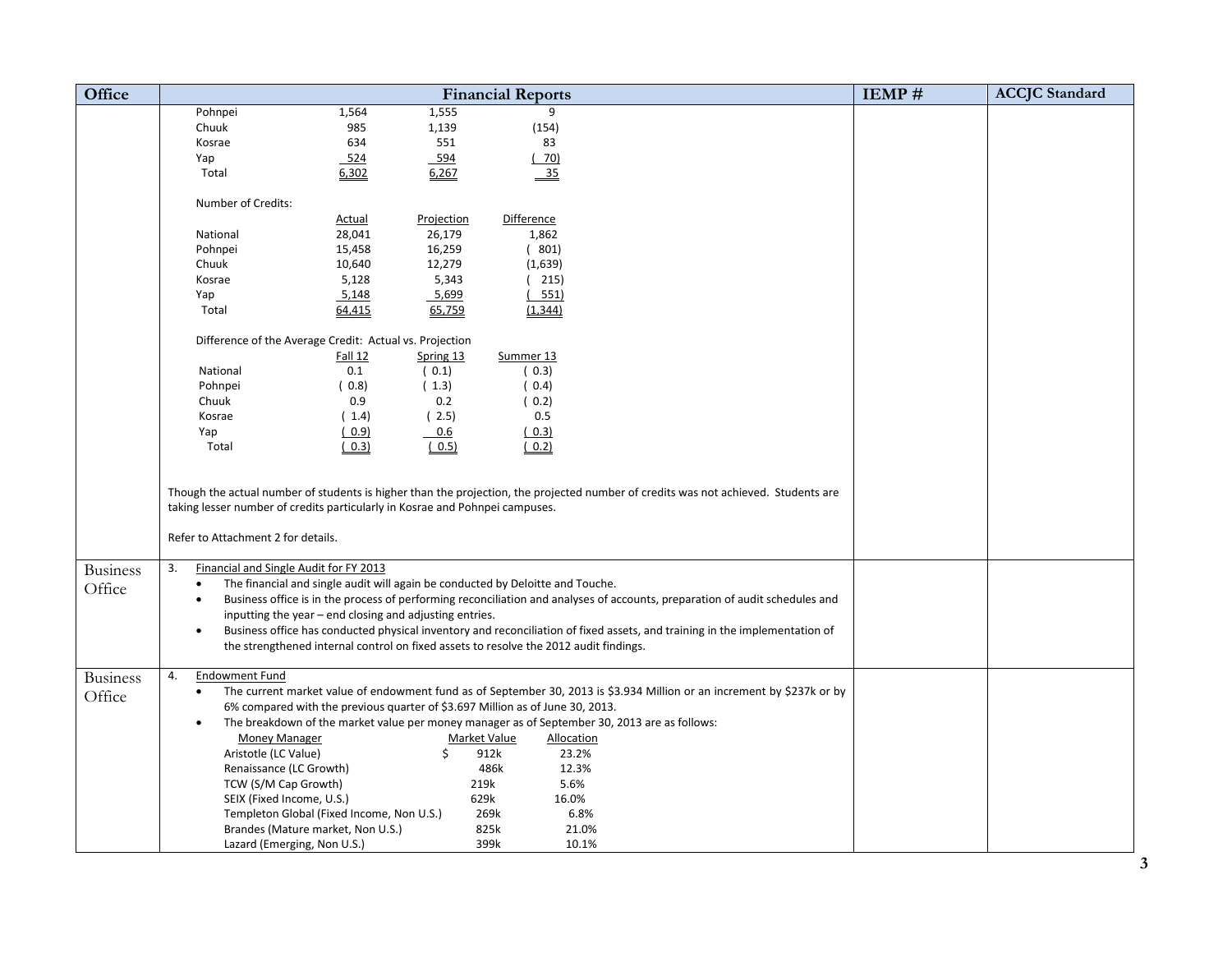| Office                    | <b>Financial Reports</b>                                                                                                                                   | <b>IEMP#</b> | <b>ACCJC</b> Standard |
|---------------------------|------------------------------------------------------------------------------------------------------------------------------------------------------------|--------------|-----------------------|
|                           | iShares ETF<br>5.0%<br>195k<br>3.934k<br>100.0%<br>Total                                                                                                   |              |                       |
|                           | The above asset allocations are in accordance with the investment policy.                                                                                  |              |                       |
|                           | Please refer to Attachment 3 for details.                                                                                                                  |              |                       |
| <b>Business</b><br>Office | <b>Fund Raising</b><br>5.<br>The total fund raising receipts for the fiscal year 2013 was \$68k.                                                           |              |                       |
|                           | The amount raised for the year is short by \$32k or by 32% compared with the fund raising target of \$100k per<br>annum.                                   |              |                       |
|                           | Please refer to Attachment 4 for details.                                                                                                                  |              |                       |
| <b>HRO</b>                | 2 Faculty members completed master's degree                                                                                                                | HR3.1        | Ш                     |
| <b>HRO</b>                | Degree Program 35%, Staff Development and Incentive Program 25%                                                                                            | HR3.1.1      | Ш                     |
| <b>HRO</b>                | Credentialing                                                                                                                                              |              |                       |
|                           | Tracking of faculty and staff credentials based on aspirational credentialing to be set by September 2013<br><b>Professional Development</b>               |              |                       |
|                           | Percent allocation of professional development funds against prioritized capacity development needs based<br>on prioritized to be established summer 2013. |              |                       |
|                           | Impact of professional development on work performance based on employee and supervisors survey within<br>three (3) months of completion.                  |              |                       |

# *Invest in and build a strong capacity in human capital*

| Office     | Accomplishments                                                   | $IEMP \#$ | <b>ACCJC</b> Standard |
|------------|-------------------------------------------------------------------|-----------|-----------------------|
| <b>HRO</b> | $\text{Faculty} - 100$ or 101 faculty meet minimum qualifications | HR3.1 &2  | Ш                     |
| <b>HRO</b> | Staff-271 staff meet minimum qualifications                       | HR3.1 &2  | Ш                     |
|            |                                                                   |           |                       |
|            |                                                                   |           |                       |
|            |                                                                   |           |                       |
|            |                                                                   |           |                       |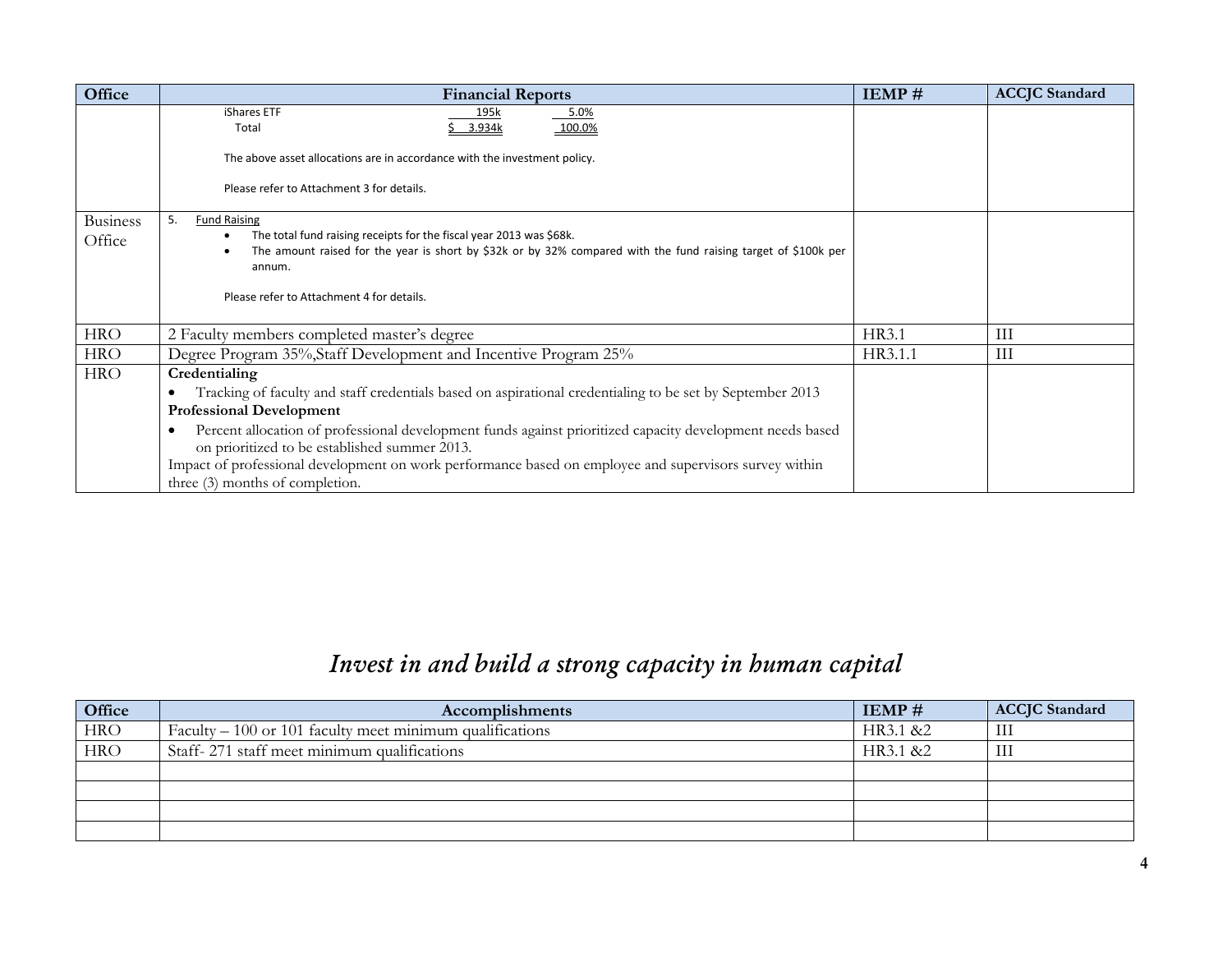# *Department Response to Self-Identified Issues: Planning Agendas*

| Office    | Planning Agenda Item                                                                                                                                                                                                                                                                                                                                                                                                                                                                             | <b>ACCJC</b><br>Standard   | Work Completed &<br>Evidence                                                                                                               |
|-----------|--------------------------------------------------------------------------------------------------------------------------------------------------------------------------------------------------------------------------------------------------------------------------------------------------------------------------------------------------------------------------------------------------------------------------------------------------------------------------------------------------|----------------------------|--------------------------------------------------------------------------------------------------------------------------------------------|
| HR        | The college through its DAP and ICs, will continue to monitor the faculty evaluations for ratings on<br>"professionalism" to ensure that the college's code of ethics is being followed. Reviews of student rating of<br>faculty will also be monitored to ensure that the code of ethics is maintained.                                                                                                                                                                                         | IIA7a $(1 \text{ of } 1)$  | On-going, no<br>faculty was rated<br>poor on<br>"professionalism"<br>vet.                                                                  |
| HR        | The Personnel Committee is developing a policy to address the disruptive resignations specifically for<br>instructors. The human resources office in consultation with the campus directors and vice presidents will<br>provide a revised recruitment plan with timelines to be used at all sites by fall 2010.                                                                                                                                                                                  | $IIIA1$ (1 of 1)           | The matter is not<br>an issue or relevant<br>anymore.                                                                                      |
| HR        | Human resources office will complete the first supervisors training by the end of 2009 after traveling to Yap and<br>FMI. The college will ensure supervisors are properly dealt with through section XVIII Section XIV<br>Termination, Section XV Employee Discipline and Protection, & XVI Grievance Procedures by tracking<br>employees who are evaluated late. The college will complete and implement the revised management tool;<br>Appendix K by spring 2010 followed by more trainings. | IIIA1b(1 of 1)             | This is done and<br>reflected trip<br>reports by HRO<br>Director.                                                                          |
| HR        | The college will have all functional responsibilities reflect the code of professional ethics.                                                                                                                                                                                                                                                                                                                                                                                                   | IIIA1 $d(1 \text{ of } 1)$ | This was done for<br>all VPs. Not<br>necessary for<br>others.                                                                              |
| HR        | The college will implement the revised recruitment plan, the proposed procedures for creating new positions<br>and using part-time contracts. The college is scheduled to implement new salary schedules by 2012 resulting<br>from the job audit being carried out at this time.                                                                                                                                                                                                                 | IIIA2 $(1 \text{ of } 1)$  | Procedures for<br><b>Creating New</b><br>Policies<br>implemented<br>January 2910-<br>Done<br>New salary scale<br>implemented 2011-<br>Done |
| <b>HR</b> | The college will continue to document and utilize the information provided in the trip reports to the sites                                                                                                                                                                                                                                                                                                                                                                                      | IIIA3 $(1 \text{ of } 1)$  |                                                                                                                                            |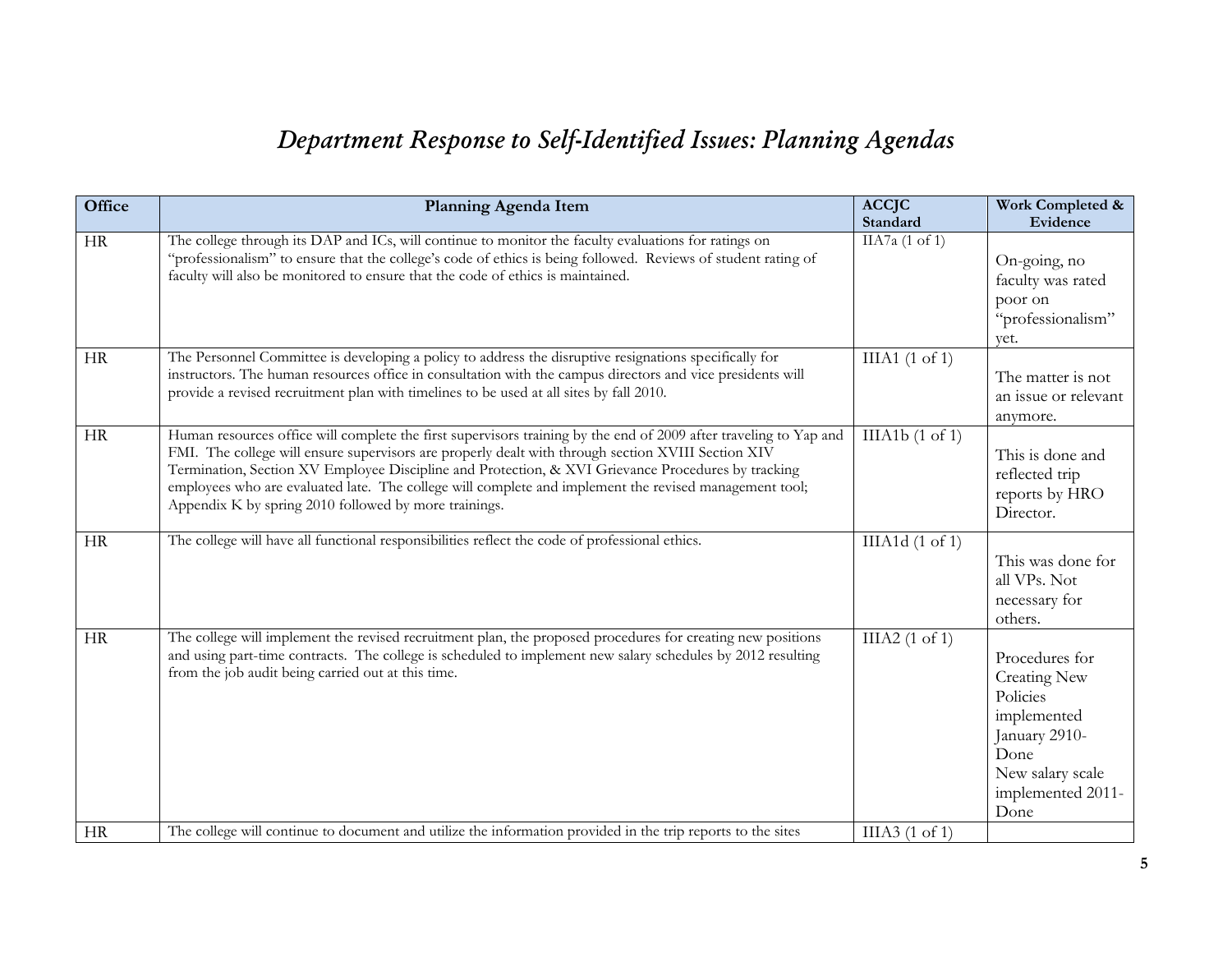| Office   | Planning Agenda Item                                                                                                                                                                                                                                                                                                                                                                                       | <b>ACCJC</b><br>Standard   | Work Completed &<br>Evidence                                                                                                                         |
|----------|------------------------------------------------------------------------------------------------------------------------------------------------------------------------------------------------------------------------------------------------------------------------------------------------------------------------------------------------------------------------------------------------------------|----------------------------|------------------------------------------------------------------------------------------------------------------------------------------------------|
|          | assessing current practices in this area and make necessary improvements. Enforce section XV of the personnel<br>policies and procedures manual and monitor subsequent inconsistencies.                                                                                                                                                                                                                    |                            | This matter is not<br>relevant under this<br>Office anymore.                                                                                         |
| HR       | Training will be provided to all personnel who by virtue of their positions are directly involved in the<br>recruitment process to ensure this standard is maintained.                                                                                                                                                                                                                                     | IIIA3a $(1 \text{ of } 1)$ | On-going via the<br>HR reps at state<br>campuses while<br>HR staff at the<br>National Campus<br>meet with and/or<br>adhocs and provide<br>guidelines |
| HR       | The personnel committee will research and recommend a policy on personnel records by the end of academic<br>year 2010.                                                                                                                                                                                                                                                                                     | IIIA3b(1 of 1)             | This is done. Policy<br>$008$ was<br>implemented May<br>2013                                                                                         |
| HR       | Complete and implement the scorecard and continue to update the institutional key indicators to support policy<br>development and decision making.                                                                                                                                                                                                                                                         | IIIA4(1 of 1)              | This matter is not<br>relevant under this<br>office anymore.                                                                                         |
| HR       | The college will establish well-defined communication channels for students in all six sites by the end of year<br>2009. Through the participation of students in the nine standing committees, data will be collected and used to<br>generate ideas for improvement.                                                                                                                                      | IIIA4 $c(1 \text{ of } 1)$ | This matter is not<br>relevant under this<br>office anymore.                                                                                         |
| HR       | Supervisors when recommending staff development requests from the committee must ensure that learning<br>needs are clearly articulated and meet with plans.                                                                                                                                                                                                                                                | IIIA5 $(1 \text{ of } 1)$  | On-going through<br>the review of the<br>staff development<br>committees at each<br>campus.                                                          |
| $F \& M$ | Although the balanced scored indicates there are sufficient classrooms, Yap site has sub-standard classrooms<br>that do not promote adequate learning environments, thus requiring implementation of the institution's capital<br>improvement project budget plan. Develop a facilities master plan that reflects the enrollment trends, needs for<br>programs and services throughout the system (SPG3A). | IIIB $(1 \text{ of } 2)$   | Final draft of the<br>Facilities Master<br>Plan Study was<br>presented to the<br>BOR at the BOR                                                      |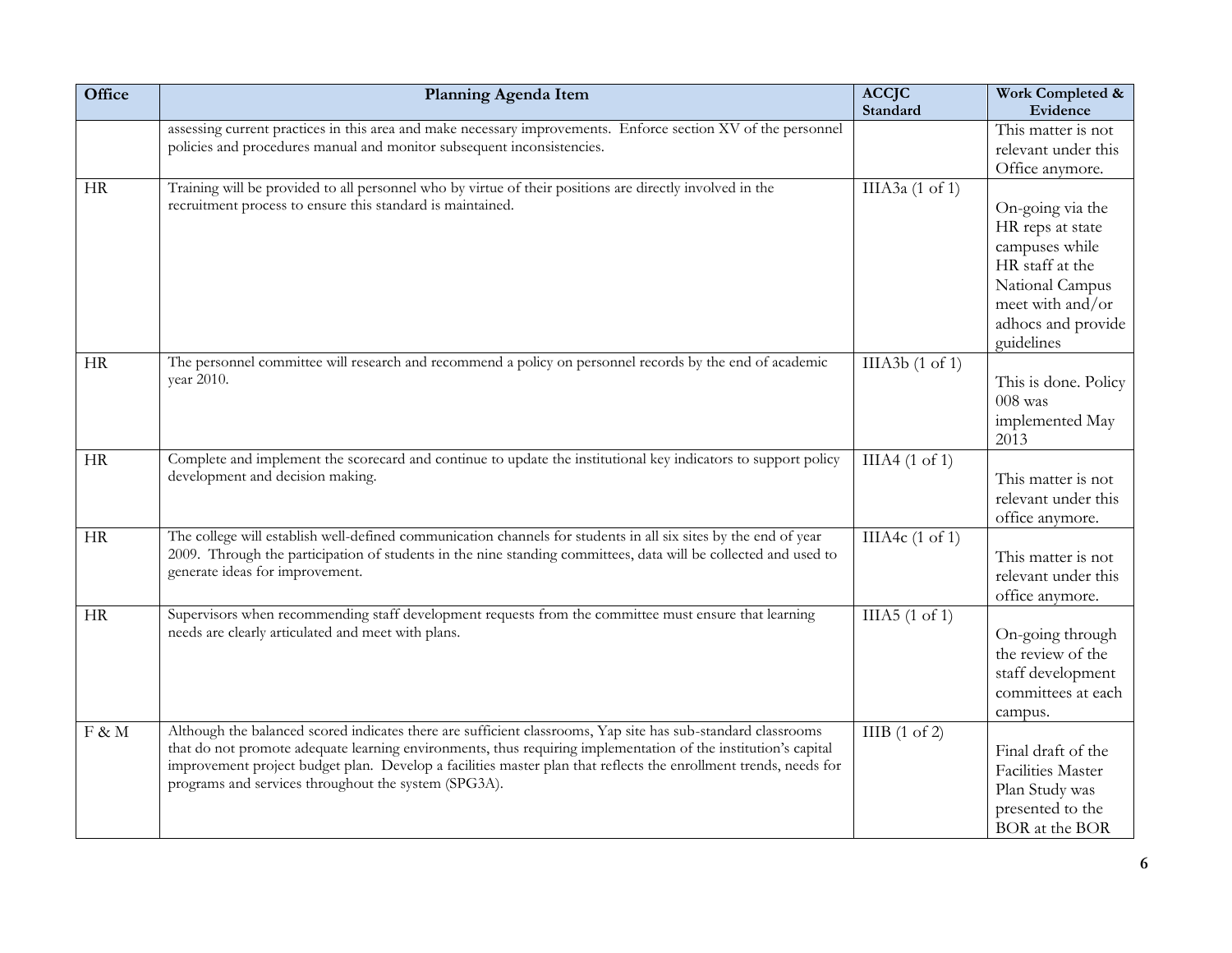| <b>Office</b>       | Planning Agenda Item                                                                                        | <b>ACCJC</b>               | Work Completed &                         |
|---------------------|-------------------------------------------------------------------------------------------------------------|----------------------------|------------------------------------------|
|                     |                                                                                                             | Standard                   | Evidence                                 |
|                     |                                                                                                             |                            | meeting in Chuuk<br>on the first week of |
|                     |                                                                                                             |                            | December. Copies                         |
|                     |                                                                                                             |                            | of the study were                        |
|                     |                                                                                                             |                            | provided to the                          |
|                     |                                                                                                             |                            | Project Control                          |
|                     |                                                                                                             |                            | Group for final                          |
|                     |                                                                                                             |                            | review. The final                        |
|                     |                                                                                                             |                            | copy is scheduled                        |
|                     |                                                                                                             |                            | to be released by                        |
|                     |                                                                                                             |                            | late January.                            |
| F & M               | Provide for training of state campus staff in standards, reporting, and monitoring (SPG9).                  | IIIB(2 of 2)               |                                          |
|                     |                                                                                                             |                            | No progress this                         |
|                     |                                                                                                             |                            | quarter.                                 |
| $\rm{F} \, \& \, M$ | Continue to improve preventative maintenance programs at all sites by improving scheduling, monitoring, and | IIIB1a $(1 \text{ of } 3)$ |                                          |
|                     | reporting as cited in SPG3B.                                                                                |                            | National Campus,                         |
|                     |                                                                                                             |                            | Chuuk Campus                             |
|                     |                                                                                                             |                            | and Kosrae                               |
|                     |                                                                                                             |                            | Campus are active                        |
|                     |                                                                                                             |                            | in the preventative                      |
|                     |                                                                                                             |                            | maintenance                              |
|                     |                                                                                                             |                            | services and                             |
|                     |                                                                                                             |                            | reporting. Yap                           |
|                     |                                                                                                             |                            | Campus, FMI and                          |
|                     |                                                                                                             |                            | Pohnpei still needs                      |
|                     |                                                                                                             |                            | to improve in                            |
|                     |                                                                                                             |                            | reporting.                               |
|                     |                                                                                                             |                            | Complete strip and<br>waxing of 13       |
|                     |                                                                                                             |                            | common areas at                          |
|                     |                                                                                                             |                            | National Campus.                         |
|                     |                                                                                                             |                            | Service of AC units                      |
|                     |                                                                                                             |                            | and ceiling fans.                        |
|                     |                                                                                                             |                            | Repaint agriculture                      |
|                     |                                                                                                             |                            | building, and repair                     |
|                     |                                                                                                             |                            | CRE office at                            |
|                     |                                                                                                             |                            | building N.                              |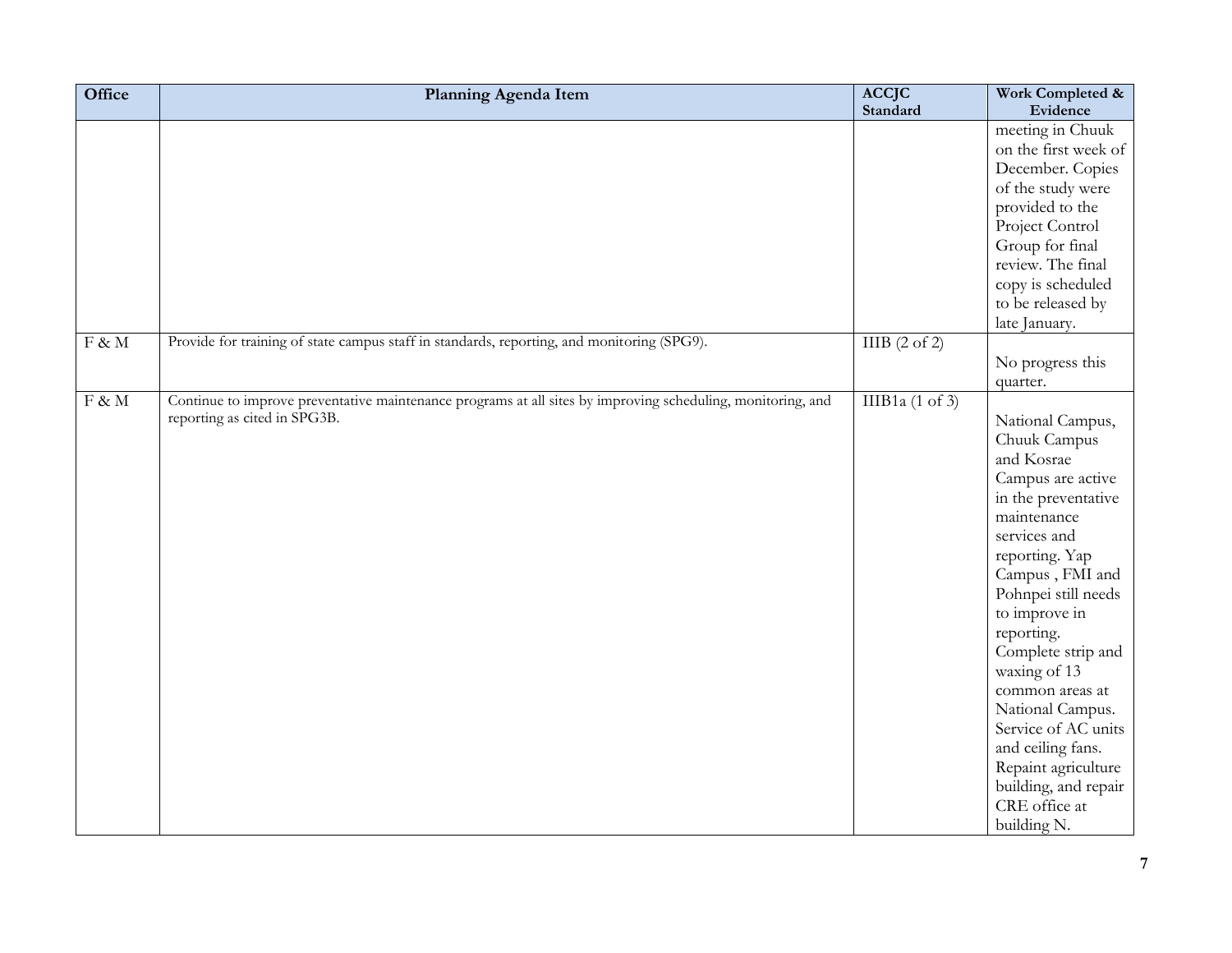| Office   | Planning Agenda Item                                                                                                                                                                                                                                                                                                                                                                                                                  | <b>ACCJC</b><br>Standard   | Work Completed &<br>Evidence                                                                                                                                |
|----------|---------------------------------------------------------------------------------------------------------------------------------------------------------------------------------------------------------------------------------------------------------------------------------------------------------------------------------------------------------------------------------------------------------------------------------------|----------------------------|-------------------------------------------------------------------------------------------------------------------------------------------------------------|
| $F \& M$ | Pursue funding from the compact infrastructure maintenance funds (IMF) to accommodate facility maintenance<br>needs of the college (SPG3B)                                                                                                                                                                                                                                                                                            | IIIB1a $(2 \text{ of } 3)$ | No Progress has<br>been made this<br>quarter.                                                                                                               |
| $F \& M$ | Provide staff training in facilities and safety inspections, and monitoring along reference materials (SPG9).                                                                                                                                                                                                                                                                                                                         | IIIB1a $(3 \text{ of } 3)$ | No progress.                                                                                                                                                |
| $F \& M$ | Continue with inspection of facilities for safety and accessibility and make necessary improvements as required.<br>Provide training and reference materials for state sites' staff relating to standards and monitoring systems or<br>methods. Establish standard reporting forms for purposes of monitoring and assuring compliance. Assist state<br>sites in preparing and implementing preventative maintenance programs (SPG3B). | IIIB1b(1 of 1)             | On going. National<br>Campus completed<br>inspection of<br>classrooms and<br>perform<br>preventative<br>maintenance and<br>services during the<br>December. |
| $F \& M$ | Continue to assist state sites to improve methods of collecting, monitoring, reporting, and analyzing data<br>relating to facilities and efficiency of operations. Improve consistency of the current system at the national site<br>and train staff to evaluate data collected (SPG3A), SPG3B, & SPG3C).                                                                                                                             | IIIB2 $(1 \text{ of } 1)$  | Worked with<br>Chuuk Campus<br>Maintenance<br>Specialist on power<br>consumption<br>monitoring.                                                             |
| $F \& M$ | Continue to solicit support for capital funding through the FSM National Government and implement the CIP<br>budget plan (SPG3A).                                                                                                                                                                                                                                                                                                     | IIIB2a $(1 \text{ of } 1)$ | Until the Master<br>Plan Study is<br>completed and<br>submitted to<br>JEMCO, the<br>compact<br>infrastructure<br>funds will continue<br>to be with held.    |
| $F \& M$ | Develop a policy to standardize requests for capital projects and facilities to ensure that facility needs, standards,<br>and the review of processes are routed properly prior to approval (SPG3A&C).                                                                                                                                                                                                                                | IIIB2b(1 of 2)             | No Progress.                                                                                                                                                |
| $F \& M$ | Ensure that all grant applications are routed through the PRC committee for approval prior to their submission.                                                                                                                                                                                                                                                                                                                       | IIIB2b $(2 \text{ of } 2)$ | No progress.                                                                                                                                                |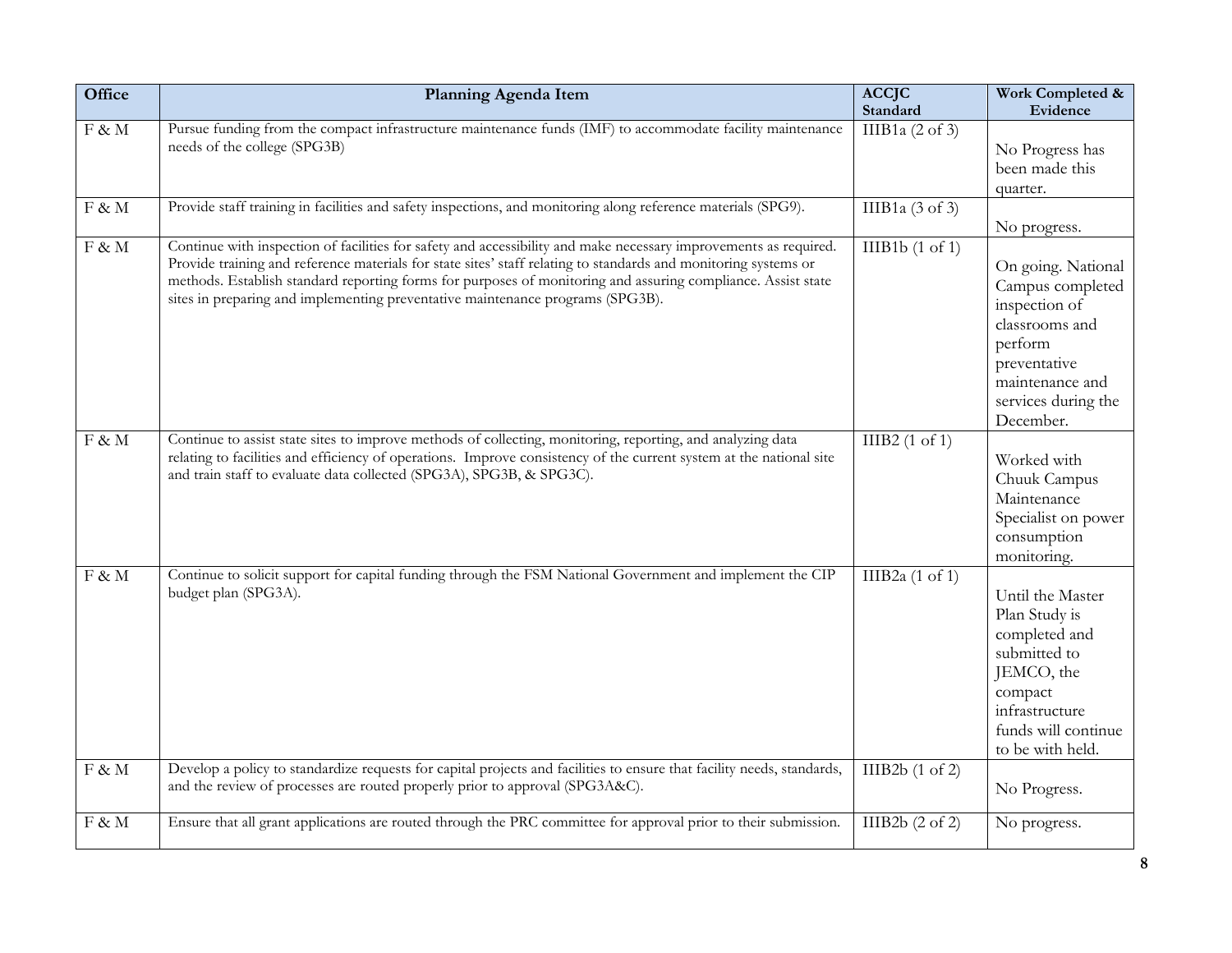| Office                              | Planning Agenda Item                                                                                                                                                                                       | <b>ACCJC</b>                 | Work Completed & |
|-------------------------------------|------------------------------------------------------------------------------------------------------------------------------------------------------------------------------------------------------------|------------------------------|------------------|
|                                     |                                                                                                                                                                                                            | Standard                     | Evidence         |
| BO                                  | Complete then implement the streamlining of operations at the college as recommended through the 2009<br>President's Retreat.                                                                              | HID(1 of 1)                  |                  |
| <b>BO</b>                           | To implement effective enrollment management to maximize the services provided by the college to the<br>community and eventually generate stable financial resources for the college.                      | IIID1(1 of 2)                |                  |
| BO                                  | To consider results of the assessment plan in the allocation of resources and in determining expenditure budgets of offices<br>and campuses.                                                               | IIID1 $(2 \text{ of } 2)$    |                  |
| <b>BO</b>                           | Continue to provide budget information to appropriate college committees and offices to promote the<br>continuous improvement cycle which incorporates both planning and resource allocation.              | IIID1b(1 of 2)               |                  |
| <b>BO</b>                           | To pursue the development of a policy for graduated tuition increases over the next 10 years.                                                                                                              | IIID1b(2 of 2)               |                  |
| <b>BO</b>                           | To continue monitoring projected revenue budget with actual revenue, and handle appropriate actions in a<br>timely manner if there are significant shortfalls.                                             | IIID1 $c(1 \text{ of } 2)$   |                  |
| <b>BO</b>                           | To consider enrollment trends and other related information that can provide realistic projection of revenue<br>from tuition and fees.                                                                     | IIID1 $c(2 \text{ of } 2)$   |                  |
| $\mathbf{A}\mathbf{S}$<br><b>BO</b> | To evaluate the existing budget process to ensure efficiency of the college's planning and resource allocation.                                                                                            | IIID1d(1 of 1)               |                  |
| <b>BO</b>                           | To complete the audit within the period of three months instead of the required timeline of six months, and to<br>maintain the best opinion that an auditor can render in an audit of financial statement. | IIID2a $(1 \text{ of } 1)$   |                  |
| <b>BO</b>                           | To create a Business Office webpage so that financial reports can be conveniently accessed by the college<br>community at any time.                                                                        | IIID2b(1 of 1)               |                  |
| BO                                  | To increase fund raising activities to generate more funds for the endowment.                                                                                                                              | IIID2c-e $(1 \text{ of } 2)$ |                  |
| <b>BO</b>                           | To continually review and update the financial management policies and procedures.                                                                                                                         | IIID2c-e $(2 \text{ of } 2)$ |                  |
| <b>BO</b>                           | To develop a website for business office to provide easy access to all fiscal policies and procedures including<br>templates of forms and reports to the college community.                                | IIID2g(1 of 1)               |                  |
| <b>BO</b>                           | To finalize and implement the assessment tools that will be used by offices in assessing the effectiveness of<br>respective programs and services                                                          | IIID3(1 of 1)                |                  |